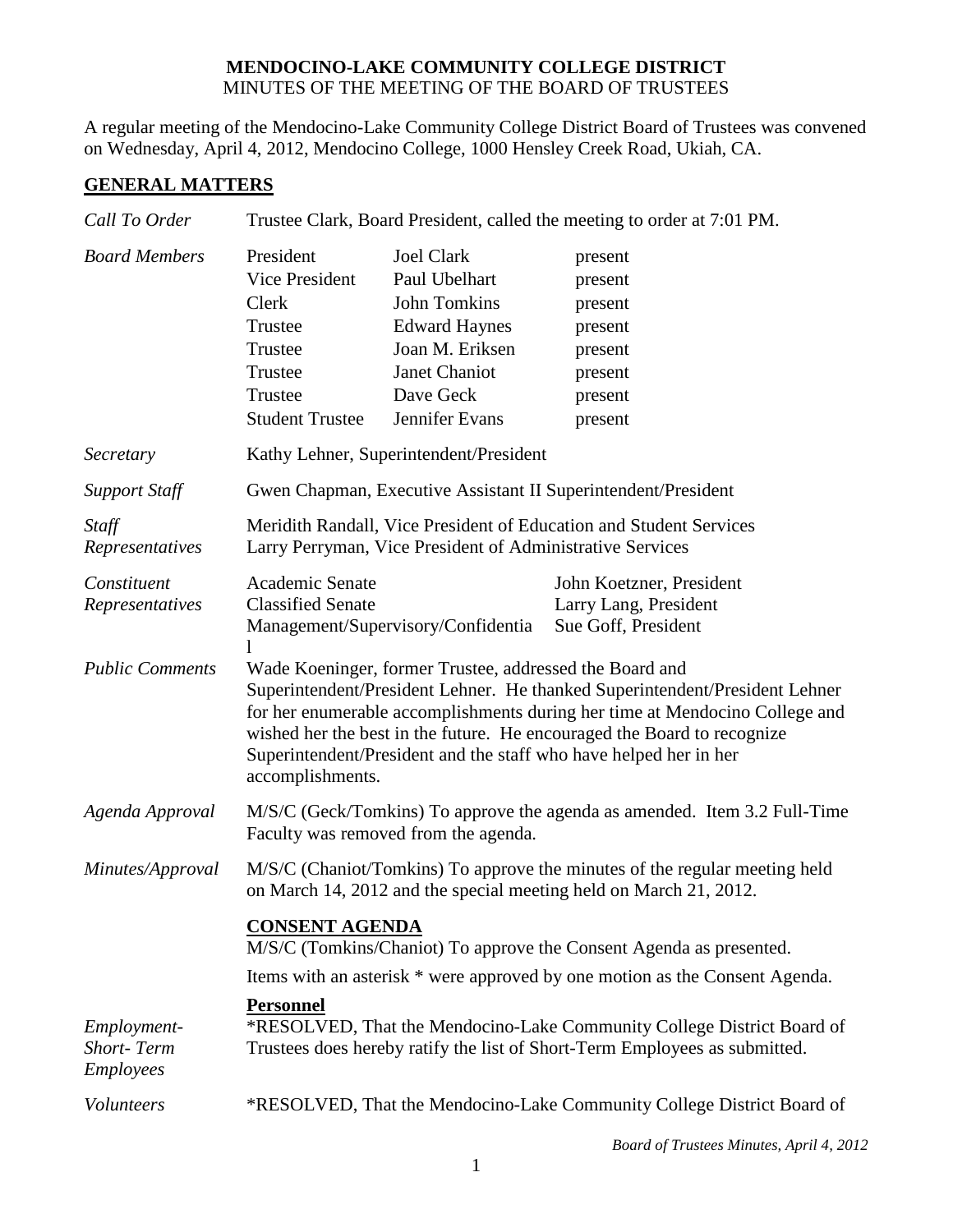| Resignation/<br>Retirement-<br>Management                    | Trustees does hereby approve the list of volunteers as submitted.<br>* RESOLVED, That the Mendocino-Lake Community College District Board of<br>Trustees does hereby ratify the resignation of Kristie Anderson, Director of<br>Admissions and Records, effective August 31, 2012.                                                                                                                                                                                                                                        |  |
|--------------------------------------------------------------|---------------------------------------------------------------------------------------------------------------------------------------------------------------------------------------------------------------------------------------------------------------------------------------------------------------------------------------------------------------------------------------------------------------------------------------------------------------------------------------------------------------------------|--|
| <b>MLCCCBU</b><br>Contract<br>Reopeners<br>2012-13           | *RESOLVED, That the Mendocino-Lake Community College District Board of<br>Trustees does hereby receive the initial 2012-13 collective bargaining proposal<br>from the Mendocino-Lake Community College Classified Bargaining Unit and<br>directs the Superintendent/President to receive public comments on this proposal<br>prior to the May Board meeting.                                                                                                                                                              |  |
| $Fixed$ Report $-$<br>February, 2012                         | <b>Other Items</b><br>*RESOLVED, That the Mendocino-Lake Community College District Board of<br>Trustees does hereby accept the fiscal report as presented.                                                                                                                                                                                                                                                                                                                                                               |  |
| Contract for<br><b>Energy Savings</b><br>Projects            | *RESOLVED, That the Mendocino-Lake Community College District Board of<br>Trustees does hereby ratify the contract for a chiller replacement energy project<br>upgrade to Intercounty Mechanical & Electrical, Inc. in the amount of \$300,690.                                                                                                                                                                                                                                                                           |  |
| Quarterly<br>Contracts and<br>Agreements                     | *RESOLVED, That the Mendocino-Lake Community College District Board of<br>Trustees does hereby ratify the contracts and agreements as submitted.                                                                                                                                                                                                                                                                                                                                                                          |  |
| Lowery Student<br>$Center-$<br>Authorization to go<br>to Bid | *RESOLVED, That the Mendocino-Lake Community College District Board of<br>Trustees does hereby authorize staff to go to bid on the renovation of the Lowery<br>Student Center.                                                                                                                                                                                                                                                                                                                                            |  |
| 2011/12 April<br><b>Revised Budgets</b>                      | <b>ACTION ITEMS</b><br>M/S/C (Chaniot/Eriksen) RESOLVED, That the Mendocino-Lake Community<br>College District Board of Trustees does hereby adopt the proposed 2011/12<br>April Revised Budgets as submitted and shown on attachments A through J.                                                                                                                                                                                                                                                                       |  |
|                                                              | Vice President Perryman reviewed changes that have occurred since the adopted<br>budget. In February the State, because of a shortage of projected revenue in<br>property taxes and enrollment fees, made additional cuts to this year's budget.<br>Those cuts resulted in a budget cut of \$627,000 to Mendocino College, which<br>has impacted the reserves. In addition, Vice President Perryman talked briefly<br>about the importance of meeting the target FTES for next year in order to avoid<br>being penalized. |  |
| <b>CCCT</b> Election -<br>2012                               | Student Trustee Evans left the meeting just before the CCCT vote at 7:40 PM.                                                                                                                                                                                                                                                                                                                                                                                                                                              |  |
|                                                              | M/S/C (Chaniot/Haynes) RESOLVED, That the Mendocino-Lake Community<br>College District Board of Trustees does hereby cast votes for the following:<br>Janet Chaniot, Doug Otto, Manny Ontiveros, Tina Park, Marcia Zableckis, and<br>Greg Bonaccoursi.                                                                                                                                                                                                                                                                    |  |
| Library/Learning<br>Center - Change<br>Order No. 16          | M/S/C (Haynes/Geck) RESOLVED, That the Mendocino-Lake Community<br>College District Board of Trustees does hereby ratify Change Order No. 16 for<br>the Library/Learning Center project to Midstate Construction in the amount of<br>\$15,535.                                                                                                                                                                                                                                                                            |  |